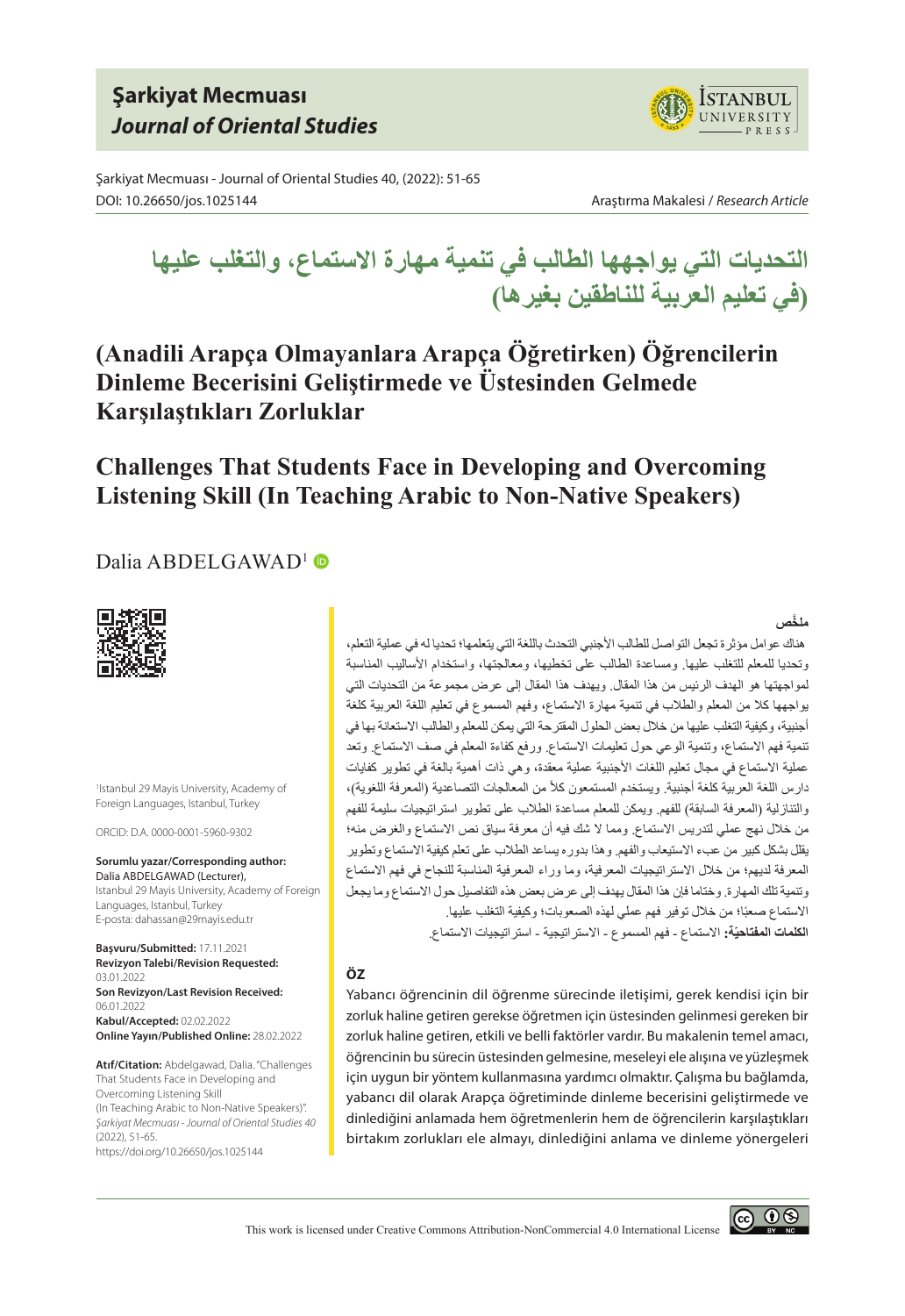hakkında farkındalık geliştirmeyi, öğretmenlerin ve öğrencilerin kullanabileceği bazı öneriler ve çözümler sunmayı ve dinleme derslerinde öğretmenin verimliliğini artırmayı amaçlamaktadır. Yabancı dil öğretimi alanında dinleme süreci, karmaşık bir süreçtir ve yabancı dil olarak Arapça öğrenen öğrencinin yeterliliklerini geliştirmede önemli bir yere sahiptir. Aslında, dinleyici anlamak için hem artan (dil bilgisi) hem de azalan (ön bilgi) süreçlerini kullanmaktadır. Öyle ki öğretmen, dinleme dersinde bilimsel bir metotla öğrencilerin dinlediğini anlaması için uygun stratejiler geliştirmelerine yardımcı olabilir. Kuşkusuz, dinleme metninin bağlamını ve amacını bilmek, anlama ve kavrama zorluğunu önemli ölçüde azaltmaktadır. Bu da öğrencilerin, dinlediğini anlamada ve bu beceriyi geliştirmede başarılı olmak için uygun bilişsel ve üst bilişsel stratejiler geliştirmelerine ve ilerlemelerine yardımcı olmaktadır. Son olarak bu makale, dinleme ve dinleme sürecini neyin zorlaştırdığını ve nasıl üstesinden gelineceği ile ilgili bazı ayrıntıları, bu zorlukların pratikteki karşılıklarını sunarak göstermeyi amaçlamaktadır.

**Anahtar kelimeler:** Dinleme, Dinlediğini Anlama, Strateji, Dinleme Stratejileri

#### **ABSTRACT**

Communication for the foreign learner's speaking and listening skills in the language he is learning is influenced by a number of elements. A learning obstacle for him and a problem for the teacher to conquer. The major goal of this article is to assist the learner in overcoming it, becoming comfortable with it, or handling it, and using an acceptable way to address it. This article aims to present a set of challenges that both teachers and students face in developing listening skills and understanding listening in the context of teaching Arabic as a foreign language, as well as how to overcome them, through some suggested solutions that teachers and students can use in developing listening comprehension and developing awareness of listening instructions. Also raising the efficiency of the teacher in the listening class. Listening is a complex process in the field of foreign language instruction, and it is crucial in the development of a student's skills in Arabic as a foreign language. Listeners understand by using both ascending (language knowledge) and descending (previous knowledge) processes. The teacher can help students develop suitable strategies for listening comprehension through a hands-on approach for teaching listening. Undoubtedly, knowing the context and purpose of the listening text remarkably reduces the burden of understanding and acquiring this skill over time with proper practices. This in turn helps them learn how to listen and develop their knowledge. To succeed in understanding and developing listening skills, use suitable cognitive and metacognitive strategies. Finally, by providing a practical grasp of these challenges and how to overcome them, this essay tries to explain some of these specifics regarding hearing and what makes listening difficult. **Keywords:** Listening, Listening Comprehension, Strategy, Listening Strategies

#### **EXTENDED ABSTRACT**

Some foundations and principles influence a foreign student's communication, speaking, and listening in the language he is learning, and these foundations and principles are a challenge for the student to overcome in the learning process, as well as a challenge for the teacher to help the student become familiar with them and use appropriate methods to confront them. The point is to show some of these details about listening and what makes listening difficult. It is also to provide a practical understanding so that the teacher can recognize what students are going through when they learn Arabic as a foreign language, which in itself can be a frustrating emotionally, and mentally exhausting experience. Some speakers speak very quickly, some speak with very difficult accents, some use unfamiliar words, and some use unclear gestures.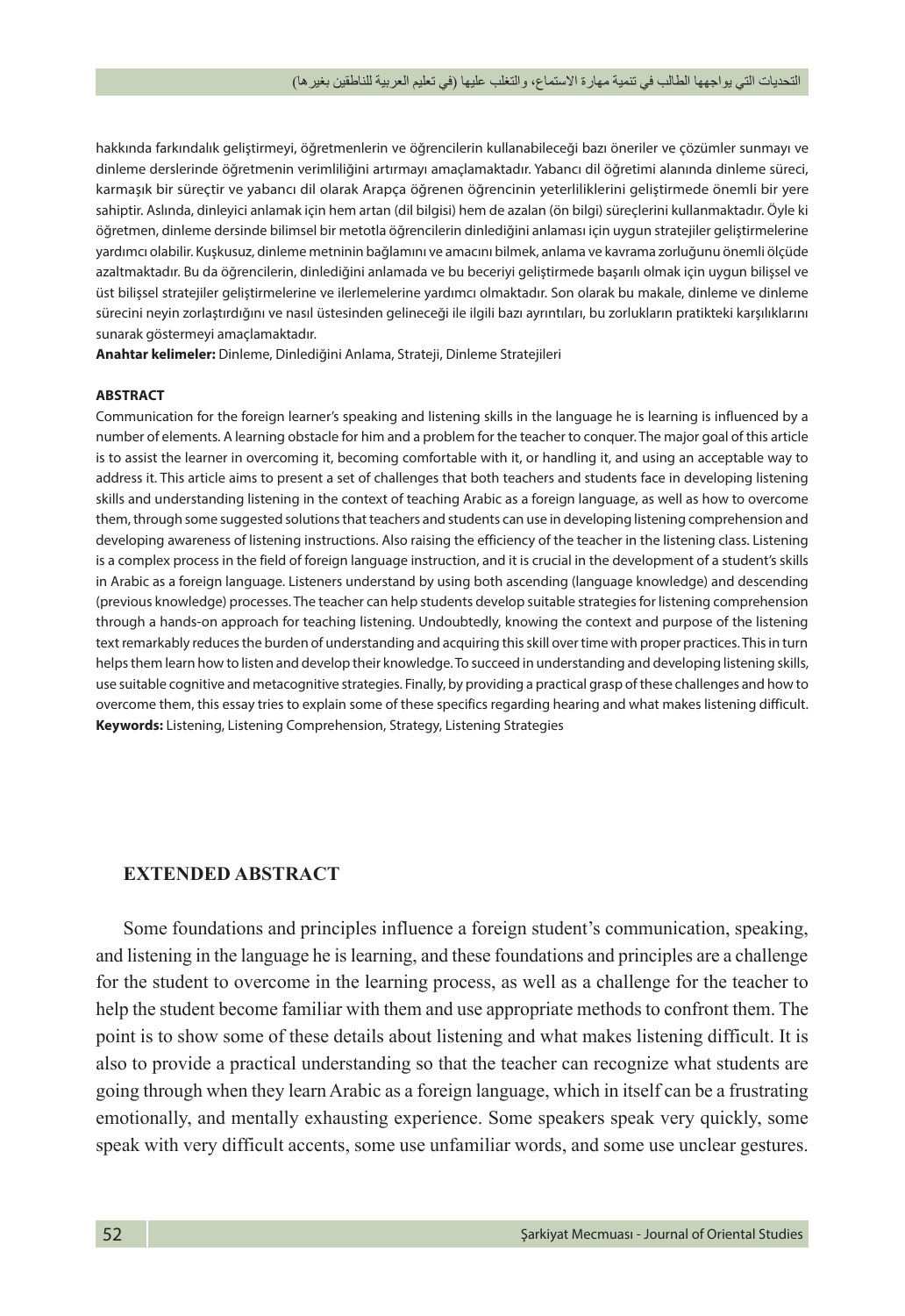#### **I. Problem statement**

A sense of the current research problem appeared through

The personal experience of the researcher, who started in the field of teaching Arabic to non-native speakers of Arabic in 2005. Throughout her educational career, the researcher observed that learners struggle with understanding listening while progressing in other language skills; this indicates the existence of a problem that warrants research and study.

2- Examining a set of studies and research that dealt with teaching Arabic to non-Arab students, many studies and research have confirmed the existence of a real problem for students in understanding listening.

3- Oral exams and interviews were conducted by the researcher with a large number of students of different nationalities and ages in the oral exams.

4- Personal interviews were conducted by the researcher with several teachers and experts in the field of teaching Arabic as a foreign language during various conferences and seminars.

### **II. Identify the problem (Approach)**

The research problem is determined by the difficulties encountered by students and teachers in developing their listening skills in Arabic language classes for non-native speakers, as well as the lack of use of modern strategies in developing their listening skills, which necessitates modern solutions, means, and techniques; closer to reality and within everyone's reach to develop the skill of listening and comprehension of listening. To address this problem, the research attempts to answer the following main question:

What are the challenges faced by the teacher and the student in the classroom in understanding listening and developing this skill, and how to overcome it?

The following questions are derived from this main question:

- 1. What challenges does the student face in understanding listening?
- 2. What challenges does the teacher face in teaching listening?
- 3. What makes listening easy for a student?
- 4. What makes teaching listening easy for a teacher?
- 5. What is the listening class like?

#### **III. Research aims**

The current research aims to:

1- Outlining the difficulties encountered by both the teacher and the student in developing the skill of listening and understanding listening in the context of teaching Arabic to non-native speakers in the classroom.

2- Ways to overcome these challenges for the teacher and the student in the non-native Arabic language teaching class.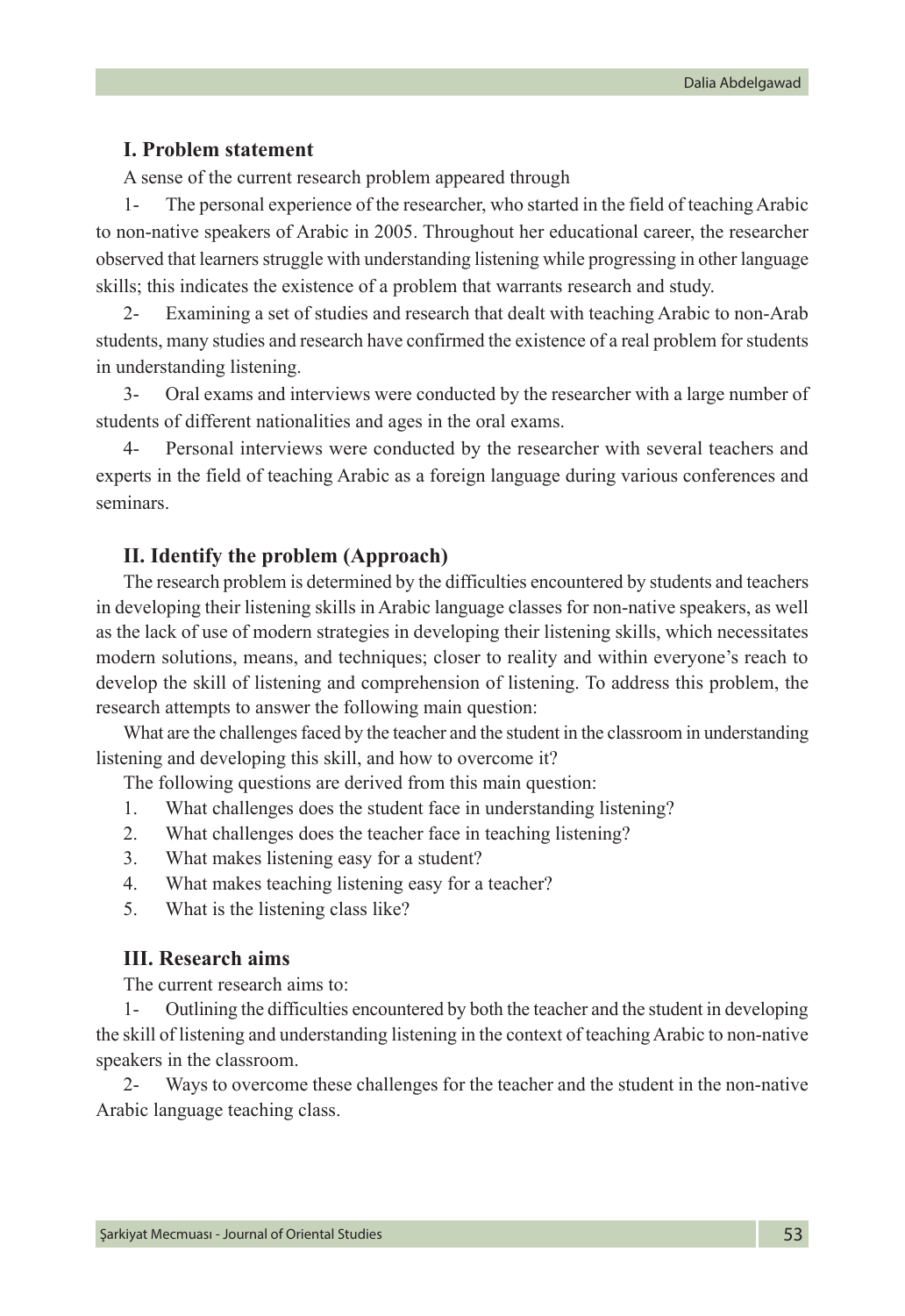## **IV. Importance of research**

This study benefits the field of teaching Arabic to non-native speakers; it assists teachers in overcoming problems with teaching listening and provides strategies to help them improve their performance. Students benefit from the suggested strategies as well; it helps them develop self-confidence, comprehension, and listening skills, as well as guidance and counseling skills, good follow-up, and objectivity.

## **V. Terms**

1- Listening is "a process in which the listener perceives auditory stimuli produced by the speaker or a recorded audio track and attempts to interpret the meaning of the presented speech."<sup>1</sup>

2- Listening comprehension is "the process of understanding discourse presented in first and second languages."2

3- Strategy is "a specific method, tactic, or procedure that language users use to deal with potential problems."<sup>3</sup> Strategy is also often defined as a conscious, goal-driven attempt to facilitate a learning task.<sup>4</sup>

4- Listening strategies are "a conscious plan for dealing with incoming speech especially when the listener knows they must compensate for incomplete input or partial understanding."5

<sup>1</sup> J. C. Richards & R. Schmidt, *Longman Dictionary of Language Teaching & Applied Linguistics*, London: Longman/Pearson Education, (2010), 344.

<sup>2</sup> Richards & Schmidt, *Longman Dictionary of Language Teaching & Applied Linguistics* 346.

<sup>3</sup> L. McKenna et al. "*Listening and communication styles in nursing students*," *Journal of Nursing Education and Practice*, (2014), Vol. 4, No. 11, 50–58.

<sup>4</sup> A. U. Chamot, "*Issues in language learning strategy research and teaching*," *Electronic Journal of Foreign Language Teaching*, (2004), Vol. 1, No. 1, 14–26.

<sup>5</sup> Chamot, "*Issues in language learning strategy research and teaching*," 14–26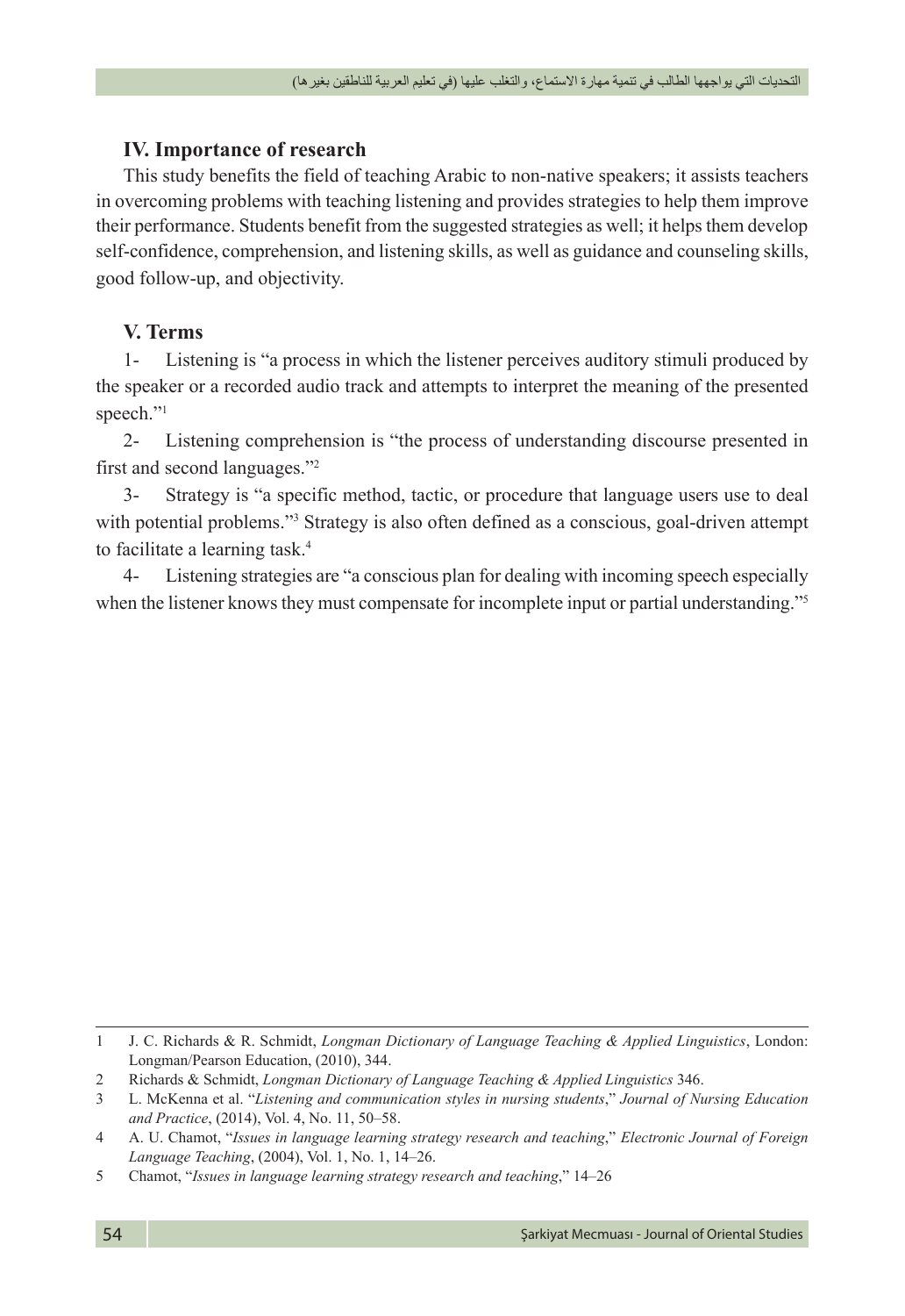#### **مدخل البحث**

هناك أسس ومبادئ تؤثر على تواصل الطالب األجنبي تحدثا واستماعا باللغة التي يتعلمها، وهذه األسس والمبادئ تعتبر تحديا للطالب في عملية التعلم، وتحديا للمعلم للتغلب عليها، ومساعدة الطالب على التآلف معها واستخدام األساليب المناسبة لمواجهتها. والهدف من عرض بعض هذه التفاصيل حول الاستماع وما يجعل الاستماع صعبًا؛ هو توفير فهم عملي حتى يتمكن المعلم من التعرف على ما يمر به الطالب عندما يتعلمون اللغة العربية كلغة أجنبية. والتي يمكن أن يكون التواصل بحد ذاته تجربة محبطة ومر هقة عاطفياً وعقلياً. فيتحدث بعض المتحدثين بسرعة كبيرة، ويتحدث البعض بلهجات شديدة الصعوبة، ويستخدم البعض كلمات غير مألوفة والبعض يستخدم إيماءات غير واضحة.

### **أوال: اإلحساس بالمشكلة**

ظهر اإلحساس بمشكلة البحث الحالي من خالل

-1 الخبرة الشخصية للباحثة التي بدأت في مجال تعليم اللغة العربية لدارسي اللغة العربية غير الناطقين بها منذ عام 2005. فقد لاحظت الباحثة خلال مسيرتها التعليمية العملية أن الدارسين يعانون في فهم الاستماع، في حين تقدمهم في المهارات اللغوية الأخرى؛ مما يدل على وجود مشكلة تستحق البحث والدراسة.

-2 االطالع على مجموعة من الدراسات واألبحاث التي تناولت تعليم اللغة العربية للطلبة غير العرب؛ إذ أقرت كثير من الدر اسات والأبحاث وجود مشكلة حقيقية لدى الدارسين في فهم الاستماع.

-3 االمتحانات والمقابالت الشفهية التي قامت بها الباحثة مع عدد كبير من الدارسين مع اختالف جنسياتهم وأعمارهم في االختبارات الشفهية.

-4 المقابالت الشخصية التي قامت بها الباحثة مع عدد من معلمي وخبراء في مجال تعليم اللغة العربية كلغة أجنبية خالل المؤتمرات والندوات المختلفة.

#### **ثانيا: تحديد المشكلة**

تتحدد مشكلة البحث في التحديات التي يواجهها الطالب والمعلم في مهارة االستماع في صف اللغة العربية الناطقين بغيرها، واالفتقار إلى استخدام إستراتيجيات حديثة في تنمية مهارات االستماع لديهم؛ مما يتطلب حلوال ووسائل وتقنيات حديثة؛ أقرب إلى الواقع وفي متناول الجميع لتنمية مهارة االستماع وفهم المسموع. وللتصدي لهذه المشكلة يحاول البحث اإلجابة عن السؤال الرئيس التالي:

## **- ما التحديات التي يواجهها المعلم والطالب في الصف في فهم المسموع وتنمية تلك المهارة، وكيفية التغلب عليه؟**

ويتفرع عن هذا السؤال الرئيس األسئلة اآلتية:

- .1 ما التحديات التي يواجهها الطالب في فهم المسموع؟
- .2 ما التحديات التي يواجهها المعلم في تدريس االستماع؟
	- .3 ما الذي يجعل االستماع سهال للطالب؟
	- .4 ما الذي يجعل تدريس االستماع سهال للمعلم؟
		- .5 كيف يكون صف االستماع؟

#### **ثالثا: أهداف البحث**

يهدف البحث الحالي إلى:

-1 عرض التحديات التي يواجهها كال من المعلم والطالب في تنمية مهارة االستماع وفهم المسموع في صف تدريس اللغة العربية الناطقين بغيرها.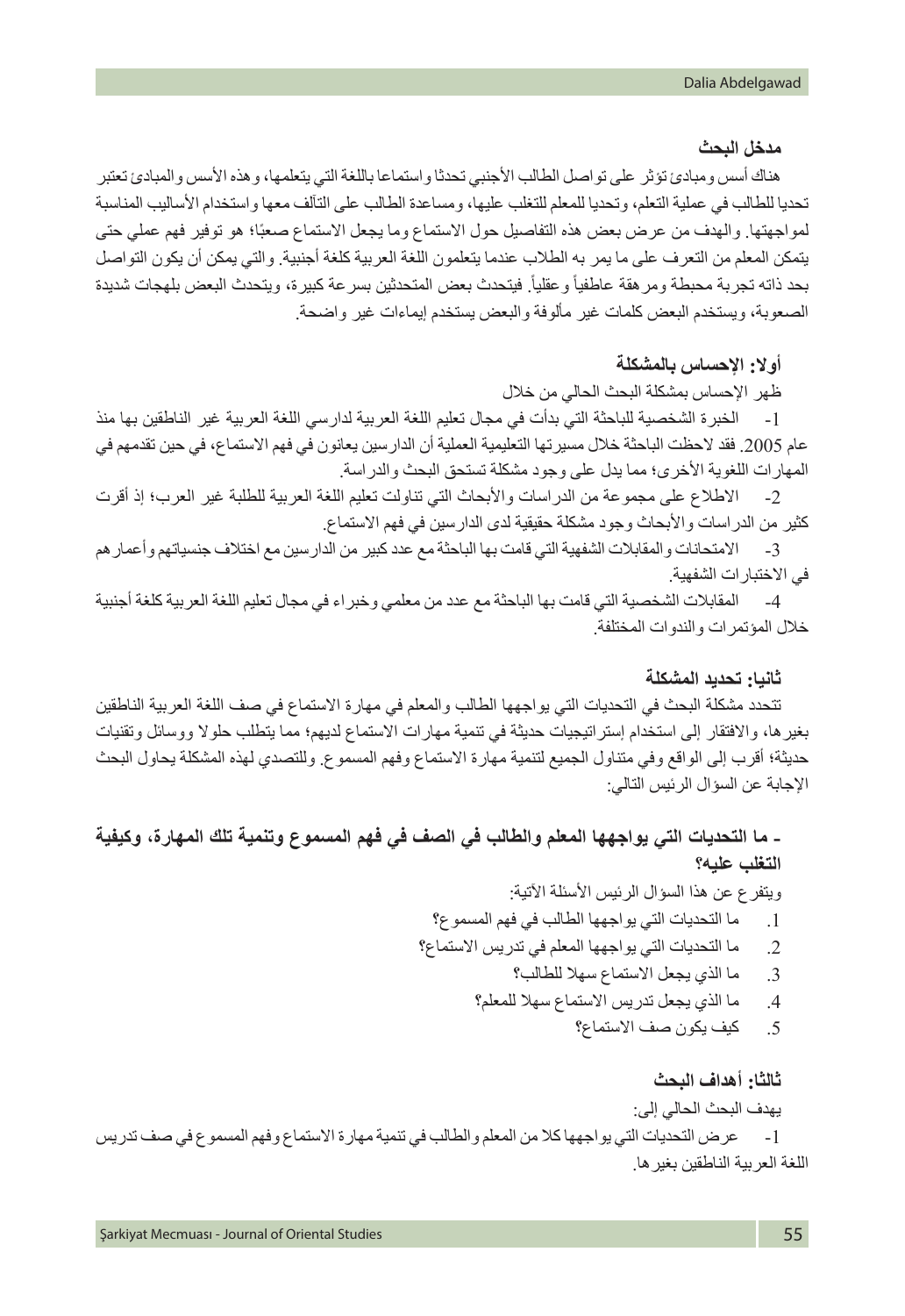-2 طرق للتغلب على هذه التحديات بالنسبة للمعلم والطالب في صف تدريس اللغة العربية الناطقين بغيرها.

### **رابعا: أهمية البحث**

يفيد هذا البحث مجال تعليم اللغة العربية للناطقين بغيرها؛ حيث يساعد المعلمين في التغلب على مشكالت تدريس االستماع، ويقدم لهم إستراتيجيات تساعدهم في تحسين أدائهم. كما تفيد اإلستراتيجيات المقترحة الطالب؛ من حيث أنها تساعدهم في تنمية مهارات الثقة بالنفس، ومهارات الفهم واالستماع وأيضا تنمي لديهم مهارات التوجيه واإلرشاد وحسن المتابعة والموضوعية.

#### **خامسا: مصطلحات البحث**

**-1 االستماع** هو »عملية يدرك فيها المستمع المحفزات السمعية التي ينتجها المتحدث أو مسار صوتي مسجل ويحاول 6 تفسير معنى الخطاب المقدم".

2- **فهم المسموع** هو «عملية فهم الخطاب المقدم باللغتين الأولى والثانية».7

3- الاسترات**يجي**ة هي «طريقة أو تكتيك أو إجراء محدد يستخدمه مستخدمو اللغة للتعامل مع المشكلات المحتملة<sup>8</sup>. وغالبًا ما يتم تعريف الإستراتيجية على أنها محاولة واعية ومدفوعة بالأهداف لتسهيل مهمة التعلم. 9

**-4 استراتيجيات االستماع** هي »خطة واعية للتعامل مع الكالم الوارد خاصة عندما يعلم المستمع أنه يجب عليه تعويض المدخلات غير المكتملة أو الفهم الجزئي».<sup>10</sup>

## **.١ التحديات التي يواجهها الطالب لتنمية مهارة االستماع**

قبل أن نتناول أهم هذه العناصر المؤثرة على مهارة االستماع، علينا أن نفرق بين نوعين من االستماع، وهما: االستماع التبادلي أو الحواري )listening reciprocal)، وهو الذي يسمح فيه للمستمع بالتفاعل مع المتكلم ومناقشته، ويقوم على تنمية مهارة التحدث والاستماع. أما النوع الثاني فهو الاستماع غير التبادلي أو المونولوج (non-reciprocal listening)، وهو الذي ال يقوم على التفاعل بين المتكلم والمستمع، ويكون معد مسبقا، وهو يشبه المحاضرة، أو االستماع إلى الراديو، فيتم نقل المعلومة في تجاه واحد من المتكلم للمستمع<sup>11</sup> ِ . ولنلق الضوء على أهم تسع عناصر ذات تأثير كبير في عملية االستماع، وهي12

**المزج - المؤثرات غير اللغوية - نوع الخطاب الشفوي - العاميات واللهجات - المختصرات الصرفية - االختصارات النصية - الحذف - تغيرات األداء - اإلقليمية أو المحلية.**

وتعتبر كلها مالمح أو صفات للغة المنطوقة ذات الصلة ألنها تتضمن مؤثرات صوتية، وتقليل أو حذف أجزاء من اللغة وجعلها أصغر وأسرع وأكثر كفاءة. بينما يقوم المتحدثون بذلك من أجل تحقيق الكفاءة والسرعة، فإن هذا يجعل األمر في بعض األحيان أكثر صعوبة بالنسبة لمتعلمي اللغة لدينا.

ع. ا. الفوزان، إضاءات لمعلمي اللغة العربية لغير الناطقين بها، العربية للجميع، (1431\2015).

<sup>6</sup> Richards & Schmidt, *Longman Dictionary of Language Teaching & Applied Linguistics, 344.*

<sup>7</sup> Richards & Schmidt, *Longman Dictionary of Language Teaching & Applied Linguistics, 346.*

<sup>8</sup> Ted Brown, & others*, "Listening and Communication Styles in Nursing Students, 50-58.*

<sup>9</sup> Chamot, *Issues in language learning strategy research and teaching*, 14-26.

<sup>10</sup> M. Rost, & others, *The Cambridge guide to teaching English to speakers of other languages*, Cambridge: Cambridge University Press. (2001), 7-13.

<sup>11</sup> D. Nunan, *Communicative Tasks and the Language Curriculum*, TESOL Quarterly, 25/2, (1991). 279–295;

<sup>12</sup> G. Ellis, & N*.* Ibrahim, *Teaching children how to learn,* England: Delta Publishing, 2015; M. Rost, *Teaching and researching listening*, Harlow: Pearson Education, (2011); G*.* Leech, *Principles of Pragmatics,* London: Longman, (1983).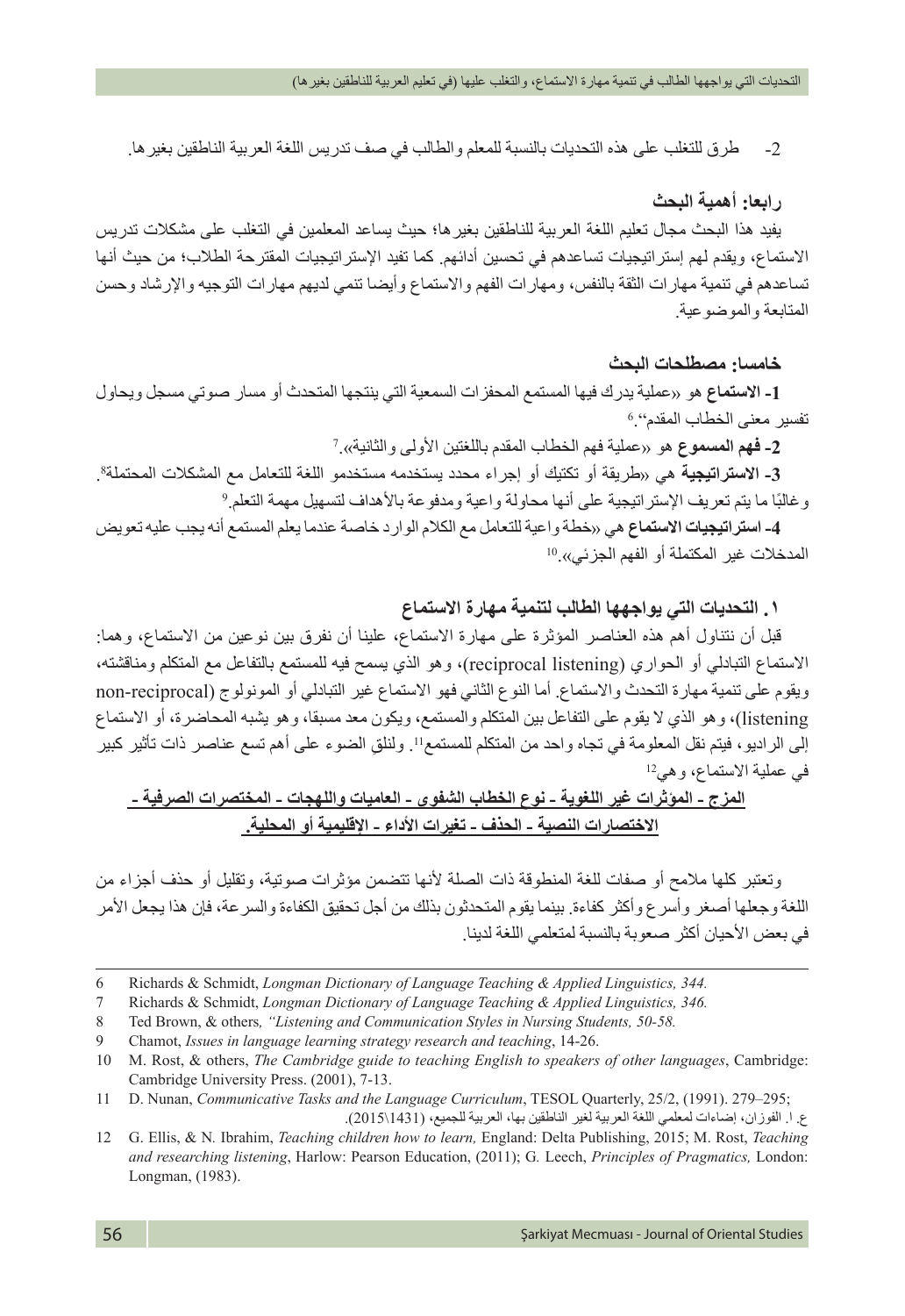ًا. - **فالمزج Blending:** هو طريقة لتقليل كلمتين أو أكثر بحيث يعمل صوت الكلمات مع

- **أما المختصرات الصرفية reduction morphological:** فهي عبارة عن تقليل في مستوى أجزاء الكلمة. والمثال الأكثر شيوعًا على هذا النوع من الاختصارات هو الوصل. من المؤكد أن الوصل بين الكلمات أكثر شيوعًا في التحدث، وقد تكون صعبة في بعض الأحيان على الطلاب في المراحل الأولى، الذين يحتاجون غالبًا إلى سماع كل كلمة على حدة.

ُستخدم هذه التخفيضات - **واالختصارات البراغماتية أو العملية reductions Pragmatic:** ً وهي شائعة أيضا. ت ً أيضا لزيادة سرعة المحادثة عن طريق ترك المعلومات المفهومة بالفعل. فال يقول الطفل البالغ من العمر عامين: يا أبي، سأستمتع كثيرًا بقراءة كتاب معك لماذا تحضنني. لكن أو لأ، يجب أن تجد لعبتي المفضلة. بدلاً من ذلك، يستخدم الاختصار ات العملية. وببساطة يقول: أبي، قرأ، تكتب، أين لعبة؟. وفي االختزال العملي يمكن للمتكلم إزالة عدد كبير من الكلمات لتوصيل أبسط رسالة. وهذه الرسالة تعتمد بشكل كبير على السياق. وهذه االختصارات العملية تشبه لغة الرسائل النصية. فيتركون المعلومات الأساسية. وفي علم اللغة غالبًا ما يقترح علماء اللغة أن أنواعًا معينة من اللغة مركزة، أو تعتمد على السياق، وبالتالي تحتاج إلى تفكيكها. فهل يمكن فهم مثل هذه الجملة؟ فيلم. مكاني. الليلة في الثامنة؟ أحضر الفشار. والمقصود بها دعنا نتقابل في بيتي الليلة في الساعة الثامنة وأحضر معك الفشار لنتسلى به.

- **أما الحذف Ellipses:** ً فهو يشبه األشكال الناقصة أو االختصارات البراغماتية من حيث أنها تترك أيضا كلمات كاملة. لكن بشكل عام، فيتركون عبارة في منتصف فكرتين ويطلبون من المستمع إضافة التفاصيل المفقودة من خالل التنبؤ مرة أخرى بالسياق أو الاعتماد عليه. وفي الكتابة نرى عادةً علامات الحذف مشار إليها بثلاث نقاط للإشارة إلى أنه يتم تمرير المعلومات. على سبيل المثال: إذا قال أحدهم: الأسبوع المقبل ... بالتأكيد. تبدو هذه جملة بسيطة، لكن من الصعب معرفة ما سيحدث األسبوع المقبل ما لم يكن لديه مزيد من المعلومات. والتقلل األشكال الناقصة أو تلغي المعلومات التي سبق فهمها، ولكنها تساعد فقط إذا كانت لديه هذه المعلومات. وتعتبر الاختصارات بأنواعها معقدة للمستمع باللغة الأم و أكثر تعقيدا للمتعلم الأجنبي.

من هنا يمكن الانتقال إلى شكل آخر من أشكال اللغة وهي: المؤثرات غير اللغوية ومتغيرات الأداء وأنواع الخطاب الشفوي. وهذه الثالثة كلها مرتبطة من حيث أنها ال تظهر المتغيرات التي تقلل اللغة، ولكن هذه المتغيرات التي تزيد من تعقيد تجربة االستماع. على سبيل المثال المتغيرات اللغوية فإنها تعني كل شيء خارج ما نفكر فيه عادة كلغة. ومن المؤكد أن اللغة غير المعتادة يمكن أن تجعل الأمور صعبة، مثل الإجهاد والنبرة أو ارتفاع الصوت وانخفاضه ومدى السرعة ً بالتأكيد يؤثر على الفهم، ويصنع فارق كبير. ويمكن أن تؤثر اإليماءات على المعنى أيضا. فعدد الطرق التي يمكن من خاللها تغيير المعنى من خالل اللهجة والنبرة واالهتزاز واإليماءات لتغيير معنى هذه الجملة فقط.

- أنا فقط أحب العمل في أيام السبت!
- أنا فقط أحب العمل في أيام السبت.
- وماذا لو أدير عيني؟ أنا فقط أحب العمل في أيام السبت.

مجمو عة أخرى من المتغيرات يمكن تسميتها «متغيرات الأداء». تشير هذه إلى حقيقة أنه عندما يتحدث الإنسان فهو يُؤدي. و هذا الأداء والعروض التقديمية تختلف ببساطة عن مهارات القراءة أو الكتابة. مثلا عندما يقوم باداء مباشر ويتحدث مباشرة؛ فإنه يرتكب أخطاء ال يمكن الرجوع إليها وتعديلها أو إصالحها. وهذا يتطلب ما يسميه علماء اللغة باإلصالحات والحشو فعندما يصلح الطالب اللغة، غالبًا ما يقول أشياء مثل، يا إلهي! أنا أسف جدًا، أعني، أو ما قصدت قوله كان عندما تستخدم هذه القوالب والتراكيب في اللغة العربية، غالبًا ما يستخدم كلمات مثل: (حسنًا... - هذه كلمة أظن تصلح لتكون كلمة- كنت أفكر- أظن …). وتزيد هذه الإصلاحات والحشو من تعقيد الاستماع، وبالتالي تعلم اللغة. كما يفعل متغير أداء أخر وهو التكرار (إعادة السرد). مثال:( حسنًا، في أحد الأيام، كنت أسير في الشارع ورأيت رجلاً. انتظر، لا أولاً رأيت امرأة و…ثم رأيت رجلاً يرتدي قبعة. أعني أن السيدة كانت ترتدي القبعة. وهكذا، كنت أسير في الشارع.…)

أما المجموعة األخيرة من المتغيرات فهي أنواع مختلفة من الخطاب الشفوي. فهناك صعوبة أخرى تواجه المستمعين وهي أن األنواع المختلفة من الخطاب لها قواعد مختلفة. مثال يمكن أن يتخذ الخطاب شكل **مونولوج**، مثل عرض تقديمي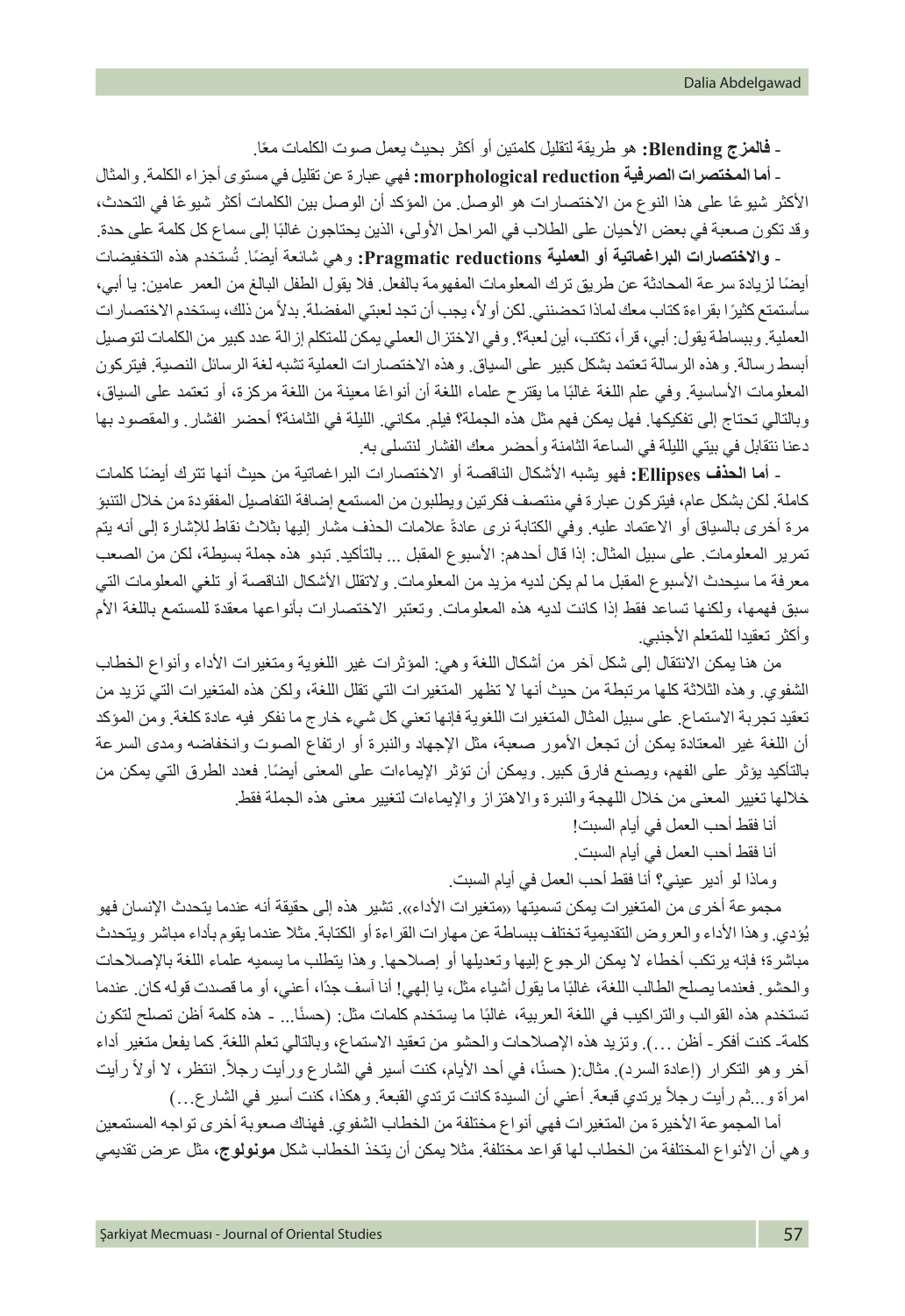أو محاضرة، أو حوار. مثال: شخص يسأل عن االتجاهات. فحتى في المونولوج قد تكون هناك قواعد مختلفة للمستمع. فهو مخطط له مسبقا مثل المحاضرة، وقد يُطلب من المستمع ندوين الملاحظات والإجابة على الاسئلة في نهاية المحاضرة. اما في **الحوار** ً هناك أيضا احتماالت مختلفة. مثل هل هو حوار المعامالت أو حوار تفاعلي. ففي **حوار المعامالت** في السوق أو البنك أو قسم الشرطة أو الجامعة يطلب المستمعون معلومات، ويحاولون جمع المعلومات الصحيحة من المتحدث. أما **الحوار التفاعلي** فيتطلب من كال الطرفين تبادل األفكار واآلراء.

هذه بعض أنواع من الخطاب الشفوي التي يستمع إليها الطالب بهذه الطريقة. فكيف يعرف متى يتكلم أو إذا كان مطلوب منه التحدث بعد االستماع؟ هل يعرف كيف أو متى يكون من المناسب إيقاف شخص ما؟. قد يعتقد أنه يمكن المقاطعة عندما يكون الأمر غير رسمي، أو عندما يكون صديقًا، أو عندما يكون متحمسا لعرض رأيه، أو عندما يشعر بأنهما متساويان. إذن كيف يتعامل المعلم عندما يكون لديه شخص ما له توقعات ثقافية مختلفة؟، وكيف يمكن أن يكون االستماع معقدًا عندما ً يدرك المعلم أن المستمع يجب أن يتولى أدوار ً ا مختلفة، ويستخدم استراتيجيات مختلفة بناء على السياق االجتماعي والثقافي واإليماءات ولغة اإلشارة.

أما باقي العناصر التسعة في هذه المجموعة الأخيرة هنا، والتي هي في الأساس مترادفة. العامية: فتشير اللغة العامية أو الكلمات العامية إلى الكلام غير الرسمي الذي لا يستخدم غالبًا في الكتابة. ويمكن أن يحوي في كثير من الأحيان على تعابير اصطالحية يصعب فهمها، والتي يجب تدريسها واحدة تلو األخرى. أما اللهجة المحلية، فهي نوع من اللغة العامية الشائعة في منطقة معينة، مثل مدينة أو بلد. بعبارة أخرى، وقد تكون اللغة العربية التي يتم التحدث بها في بالد الشام مختلفة ً تماما عن اللغة العربية التي يتم التحدث بها في بالد الخليج العربي. وهناك بعض المصطلحات والعبارات الرئيسة في هذه ً اللهجات؛ التي من الحكمة معرفتها قبل زيارة تلك البالد. وتثير اللهجة نقاشا أو جدال بين المعلمين حول االستخدام السليم والقواعد التي تحكمها. فهناك عبارة قد تناسب بلد وتعد مقبولة، ولكنها في بلد آخر غير مقبولة وقد تضر الطالب.

## **.٢ التحديات التي يواجهها المعلم في تدريس مهارة االستماع**

هناك العديد من التحديات التي يواجهها المعلم وبعض هذه التحديات التي يواجهها المعلمون بشكل عام تتعلق بالتدريس في صف استماع وتحدث. وتأتي بعض هذه التحديات من عوامل خارجية والبعض الاخر غالبًا ما يفرضها المعلم على نفسه 13

والنقطة الرئيسة األولى هو أن تدريس اللغة ال يعد مسابقة. ومع ذلك يميل العديد من المعلمين إلى استخدام تقنيات من شأنها أن توحي بذلك. فاللغة العربية ليست سلسلة من الحقائق التي تم استنباطها ليتم حفظها ثم اختبارها. ويتم تعيين فائز لمن حفظ معظم الحقائق. لكنه سيحول الصف إلى بيئة يتعلم فيه الطالب اللغة، ولكن ال يمارسونها أو يستخدمونها بما يحقق الكفاية اللغوية لمهارة الاستماع. لذا فإن التحدي الرئيسي الأول هو أن تركيز المعلم على الأهداف قصيرة المدى مثل حفظ الحقائق في شكل تعريفات أو قواعد أو قوائم مفردات؛ يمكن أن يصبح عائقًا أمام تعلم اللغة بحد ذاته.

أما الثانية، فنتيجة لاهتمام المعلم بالفائزين على حساب الخاسرين يُظهر المعلم أحيانا معاملة تفضيلية. وواحدة من أكبر التحديات التي يواجهها معلم االستماع هو حقيقة أنه من خالل االستماع إلى الكالم من الصعب السماح بصوت الجميع أن يُسمع ومن السهل الاستماع إلى الأصوات التي يفضلها أو للفائزين، أو الاستماع لمن يعتقد أنهم أذكى من غير هم.

 والثالثة، من المالحظ أن بعض المعلمين يقطعون أحيانا على الطالب أثناء حديثهم أو حتى أثناء االستماع، وال يعطيهم الفرصة للتركيز في فهم المسموع أو التحدث أو طرح الأسئلة؟ وهذا يعتبر تحدٍ آخر في الصف الدراسي للاستماع. وهو أنه يمكن خداع المعلمين لالعتقاد بأن وقت الفصل هو فرصة للطالب لالستماع وللمعلم للتحدث. ويمكن لبيئة أسلوب المحاضرة التقليدية هذه أن تخنق التفكير النقدي لدى الطالب، وتجعلهم يشعرون أن التعلم نشاط سلبي ال يتضمن مشاركتهم الكاملة.

والرابعة، يقع المعلمون أحيانًا ضحية استخدام الخصائص اللغوية وغير اللغوية التي من شأنها أن تجعل الاستماع صعبًا للطلاب. فغالبًا ما يتحدث المعلمون - وخاصة المعلمين الجدد- بسر عة كبيرة أوبطيئة جدا، أو منخفضة جدًا، أو أحيانا

<sup>13</sup> J. C. Richards & T.S. Rodgers, *Approaches and methods in language teaching,* Cambridge: Cambridge University Press, (2014), 123.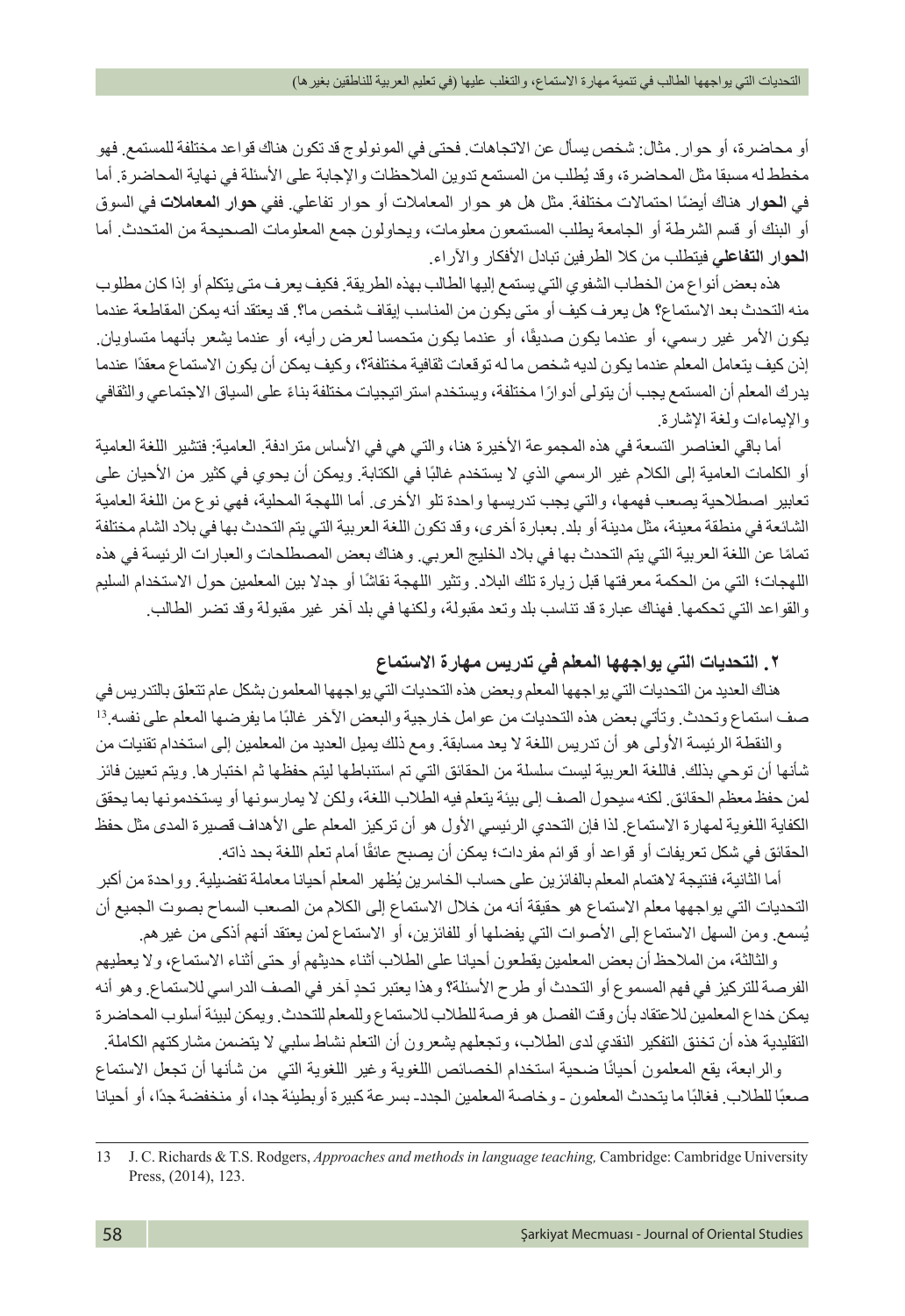مرتفعة جدا حتى أنها تسبب إزعاج للطالب وعدم شعور بالراحة. أيضا استخدام األمثال والحكم الشائعة في اللغة العربية التي تسبب الارتباك، أو التعبير ات الاصطلاحية، واللهجات، والعامية التي تجعل من المستحيل على الطلاب فهم اللغة بسهولة.

والخامسة، غالبًا ما يشتكي معلمو الاستماع والتحدث من صعوبة تقييم مهام الاستماع دون أن تتحول إلى شكل من أشكال االختبار. فغالبا ما يتم استخدام أسئلة الخيار من متعدد، وأسئلة الصواب والخطأ في كل تدريب أو اختبار. ومن الصعب جعل الطلاب يشاركون حقًا ويتعاونون باللغة الأجنبية المتعلمة. ومما لا شك فيه أن المعلمين يكرهون الصمت، وغالبًا ما يتحدث المعلم بدلا من الطلاب عندما ببدو أنهم ببساطة لا يعرفون ماذا يفعلون أو يقولون. وغالبًا ما يشعر المعلم بأن فصل التحدث واالستماع- حتى بالنسبة للمعلمين المخضرمين- وكأنه أرض قاحلة في الصحراء حيث ال يمكن سماع أي صوت. ويشكك العديد من معلمي العربية كلغة أجنبية في قدراتهم على مواجهة مثل هذا الصمت.

باختصار، يمثل الفصل الدراسي بالفعل تحديات من أجل حدوث استماع جيد واستراتيجيات استماع جيدة. ولهذا سوف يتم عرض بعض الحلول لهذه التحديات الأساسية التي يتعرض لها كلا من المعلم والطالب. لكن في الوقت الحالي ببساطة من المعروف أن صف االستماع هو مكان يواجه فيه الدارس والمعلم عددًا ال يحصى من الصعوبات.

**.٣ كيف يكون االستماع أيسر على الطالب؟ )استراتيجيات التعلم(**

هناك مجموعة متنوعة من المهارات واالستراتيجيات التي يمكن للطالب استخدامها لتحسين االستماع.14 ومع ذلك يصعب مناقشة استراتيجيات الاستماع إلى حد ما؛ لأن العديد من الباحثين لديهم مثل هذه الآراء المختلفة حول ماهية الإستر اتيجية. وهل اإلستراتيجية شيء يمكن مالحظته حسيا مثل تدوين المالحظات؟ أو اإلستراتيجية شيء يحدث في العقل مثل االستدالل من السياق أو التنبؤ من المعرفة الخلفية؟ وربما تكون الإستراتيجية شيئًا اجتماعيًا ثقافيًا، مثل تكوين صداقات أو الضحك على نكتة. وربما تكون طريقة ما وراء اللغة، وهي طريقة رائعة للقول إن بعض االستراتيجيات تساعد الطالب على التفكير ٍ في طريقة تفكيرهم. مثل التفكير بصوت عال أو التفكير في عملية التعلم الخاصة بهم. من هذه التعريفات التي قد تنطبق على كل ما يساعد الطالب في التغلب على بعض التحديات التي تجعل الاستماع صعبًا. بمعنى اخر فاستر اتيجيات الاستماع **هي تلك التي تضع الطالب في موقف المتحكم، وتمنحه فرصة أفضل لتنمية هذه المهارة واكتساب اللغة**. ويمكن النظر إلى الاستر اتيجيات على أنها طريقة محددة لاتخاذ مبدأ عام ووضعه موضع التنفيذ؛ من خلال مجموعة من الأساليب والإجراءات.

من بعض هذه الاستراتيجيات الأساسية التي يمكن للدارسين استخدامها لتحسين فهمهم السمعي، واكتساب المزيد من اللغة. مبدأ المخاطرة، وهو أن طالب اللغة في حاجة إلى المخاطرة، وهذا يعني الرغبة في أن تبدو سخيفا أو تجرؤ على ارتكاب الأخطاء في سبيل التعلم. وهناك الكثير من الأشياء التي يمكن استخلاصها من هذا المبدأ ولكن في شكل الإستر اتيجية. فيمكن أن يتلخص الأمر غالبًا فيما يفعله الطالب عندما لا يفهم شيئًا ما. شخص ما قال نكتة؛ شخص ما أعطاك توجيهات؛ شخص ما استخدم كلمة ال تفهمها. فما هي االستراتيجية المناسبة؟ هناك العديد من االستراتيجيات، وكلها تتطلب المخاطرة واحتمالية الشعور بالحرج. منها:

استر اتيجية التنبؤ وهي إحدى استر اتيجيات الاستماع الإدر اكي التنازلي التي يحاول الطلاب تخمين معنى النص باستخدام التعرف إلى المفردات أو الموضوع أو العنوان في عملية االستماع المسبق، وتوقع اإلجابات المحتملة لبعض األسئلة أثناء عملية االستماع15.

ـ استر اتيجية اختيار طلب للتوضيح: طلب التوضيح بسيط نوعًا ما، و غالبًا ما يعني أنك تقول أشياء مثل: عفواً، لم أفهم ما تعنيه هناك، أو العبارة الشائعة: هل يمكنك قول ذلك مرة أخرى، أو قل ذلك بشكل أبطأ من فضلك. تحوي هذه االستراتيجيات على المخاطرة؛ لأنها تعني غالبًا أنه بحاجة إلى استخدام استر اتيجية أخرى أو استر اتيجية زائفة تحتاج إلى مقاطعتها.

<sup>14</sup> Ted Brown & others*, Listening and Communication Styles in Nursing Students*, 50-55; Rebecca L. Oxford, "Strategies for Learning a Second or Foreign Language" *Language Teaching 44*, 2 (2011), 167–80.

<sup>15</sup> Christine Goh, "Metacognitive Instruction for Second Language Listening Development: Theory, Practice and Research Implications", *RELC Journal 39*, 2 (August 2008), 188–213; Christine Goh and Yusnita Taib, "Metacognitive instruction in listening for young learners", *ELT Journal,* 60/ 3, July 2006, 222–232.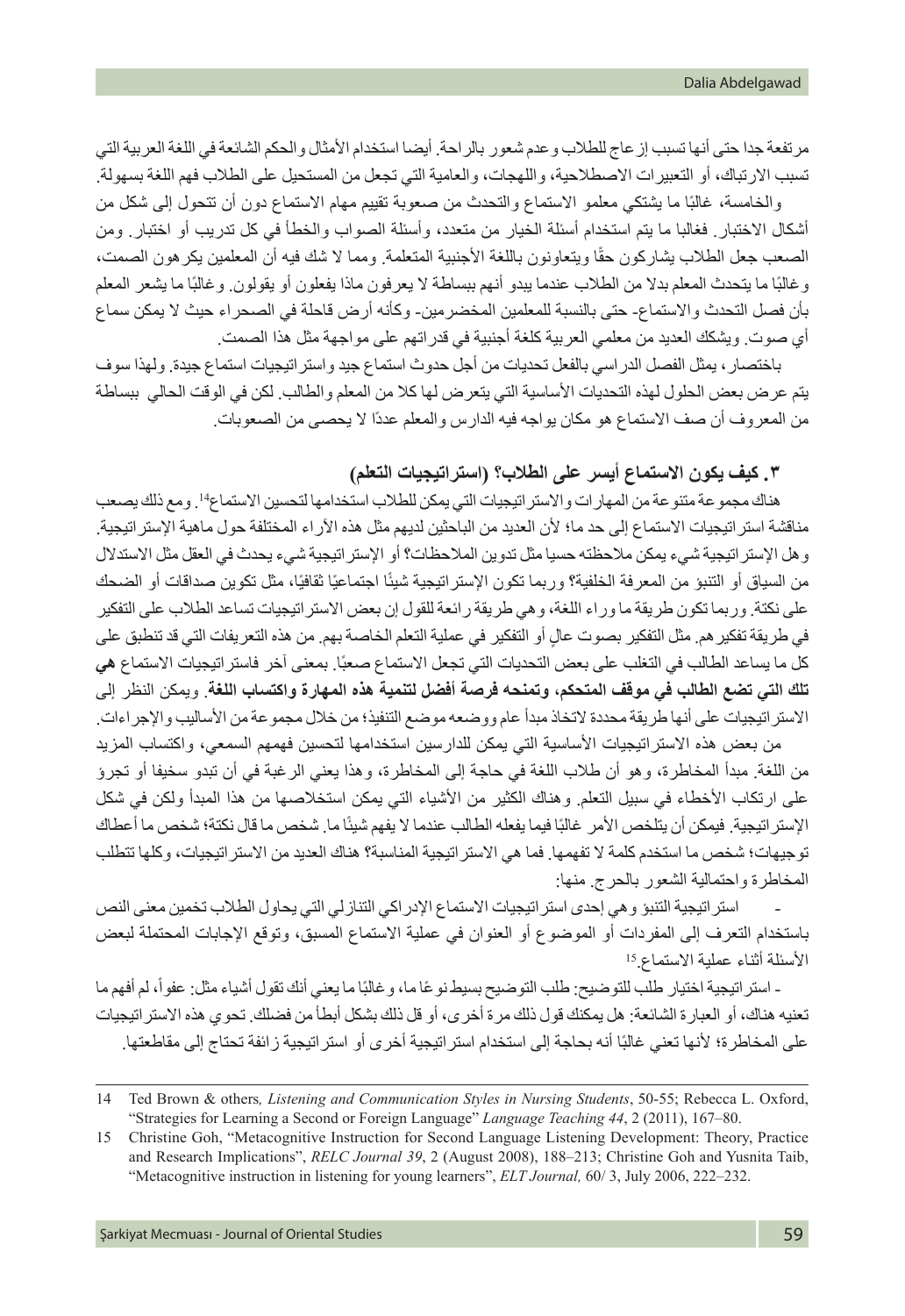- استراتيجية مماثلة وهي في طلب مزيد من التوضيح أو التفصيل. فالتفصيل هو استراتيجية استماع معرفية تشير ً إلى عالقة أو ارتباط المعارف الجديدة بالمعرفة السابقة الموجودة. ويوسع الطالب تفسيرهم بتفاصيل الفكرة بناء على ما يعرفونه بالفعل.16 هنا ال يطلب من المعلم أن يكرر، ولكن يطلب منه أن يشرح أكثر، ويقدم مزيدًا من التفاصيل. وهي تشبه توسعة) عرض الفكرة بمزيد من التفصيل واألمثلة( الفكرة التي قدمت للطالب بالفعل. مثال على ذلك قد يسأل الطالب: ماذا تقصد بذلك. أو أود معرفة المزيد عن ذلك. و تتضمن هذه الإستر اتيجية مخاطرة أقل قليلاً؛ لأنها قد تبدو مريحة كما لو كان ً مهتما بالموضوع ويتوق لمعرفة المزيد.

- استراتيجية االنتظار حتى وقت آخر للحصول على توضيح. ويمكن القيام بذلك عن طريق تدوين المالحظات، إما مالحظات ذهنية أو مالحظات مكتوبة فعلية. والعديد من الطالب على سبيل المثال، سينتظرون حتى نهاية المحاضرة قبل أن يرفعوا أيديهم. وعندما يسمح لهم المعلم، فإنهم يستخدمون مالحظاتهم الشفوية أو المكتوبة لطلب التوضيح أو التفصيل. ويمكن أن تكون هذه التقنية مفيدة لأنها لا تقاطع الاستماع. وفي بعض الأحيان يتم السماح بطرح الأسئلة التي لدى الطالب أثناء المحاضرة أو العرض التقديمي نفسه. أو هناك العديد من المقدمين يقولون من فضلكم، يرجى االحتفاظ بجميع األسئلة حتى النهاية. في حين أنه قد لا يبدو الأمر كذلك، فإن تعليق المقاطعة أو تأجيلها هو في بعض الأحيان استر اتيجية مفيدة لتعلم اللغة.

تتضمن مجموعة أخرى من االستراتيجيات محاوالت متعمدة للغاية إلبطاء األمور حتى يتمكن من التعلم بالسرعة التي تناسبه. ونظرًا لأن متعلمي اللغة غالبًا ما يحاولون مواكبة وتيرة المتحدثين باللغة المتعلمة؛ فمن المهم إيجاد طرق لإبطاء المعلومات المقدمة. ويقوم بعضهم بذلك من خالل تكرار المشاهدة أو االستماع إلى التسجيالت. ويمكن القيام بذلك بعدة طرق:

أولاً، يمكن السماح للطالب بتسجيل محاضرة المعلم بنفسه. ثانيًا، يمكنه مشاهدة المحاضرات أو المحادثات المسجلة مسبقًا. فهناك عدد كبير من المتعلمين الذين تعلموا العربية من خلال مشاهدة بعض المقاطع عدة مرات على الإنترنت في تطبيق podcast أو YouTubeوغيرها من التطبيقات التي تسمح بذلك. وبالمثل من خالل المحادثة على بعض التطبيقات اإللكترونية مثل ITalki، وهو موقع إلكتروني لتعلم اللغات ويسمح للطالب بممارسة اللغة مع متكلمي اللغة المتعلمة األصليين. أو من خالل برنامج المصاحبة المعد لممارسة اللغة العربية تحت إشراف الجامعات التركية والجامعات العربية على سبيل المثال الجامعة الأر دنية وجامعة 29 مايو إسطنبول وغالبًا ما يولون اهتمامًا أكبر لشيء جديد، ويركزون انتباههم على سمة لغوية معينة لم يالحظوها من قبل.

هذا المفهوم الذي يركز على االهتمام أو االهتمام المتزايد هو مفهوم غامض للغاية. لكن يرى كراشن<sup>17</sup> أن التركيز المكثف وغير المشتت؛ هو أحد أفضل األشياء التي يمكن لمتعلم اللغة القيام بها. أما إذا كان المتعلم يركز على القواعد، والمفردات، والجوهر، والتفاصيل-وهو ما يسمى بالتركيز المكثف- والذي يذوب فيه كل شيء ويبدو أنه مفتاح محتمل جدًا لنمو اللغة لكن ليس لتنمية المهارات؛ فهو نهج عقلي أو معرفي لإبطاء الأمور . لكن كيف يبطئ الأمور عندما يكون لديه نشاط استماع؟ ونشاط استماع صعب ؟ كيف يمكن إبطاء األقسام األكثر صعوبة في مقاطع الفيديو مثال؟ هل يشاهد أقسام معينة مرة أخرى؟ هل يستخدم استراتيجيات مختلفة في المشاهدة الثانية أو الثالثة؟ إبطاء األمور، تسريع األمور، إنه شيء يجب التفكير فيه.

لقد لوحظت المحاوالت المتعمدة لربط االستماع بالقراءة والكتابة. ويما أكدته النظريات المعرفية أن لدى اإلنسان قناتين لتلقي المعلومات، قناة صوتية وقناة مرئية. وعندما يتعلق األمر بتدوين المالحظات، يرى المنظرون أن تدوين المالحظات يساعده على رؤية الكلمات التي يسمعها بصريًا؛ وبالتالي يمكن أن يعزز الرسالة التي يتلقاها عقله. بمعنى أخر ، يساعد تدوين المالحظات على تذكر األشياء. ويقصد بتدوين المالحظات هو إستراتيجية استماع معرفي يحاول المستمعون تدوين بعض النقاط والأفكار والكلمات الرئيسة، وتسمية الأجزاء المكتوبة أو المرئية المهمة<sup>18</sup>. استنادًا إلى عمر المستمعين وقدرتهم قد

<sup>16</sup> Field J*.*, *Listening in the language classroom*, Cambridge: Cambridge University Press, (2008).

<sup>17</sup> S. Krashen, *Second language acquisition: Theory, applications and some conjectures*, Cambridge: Cambridge University Press, (2013).

<sup>18</sup> J.M. O'Malley, A.U. Chamot & L. Kupper, "Listening comprehension strategies in second language acquisition", *Applied Linguistics*, 10/4, (1989), 418- 437.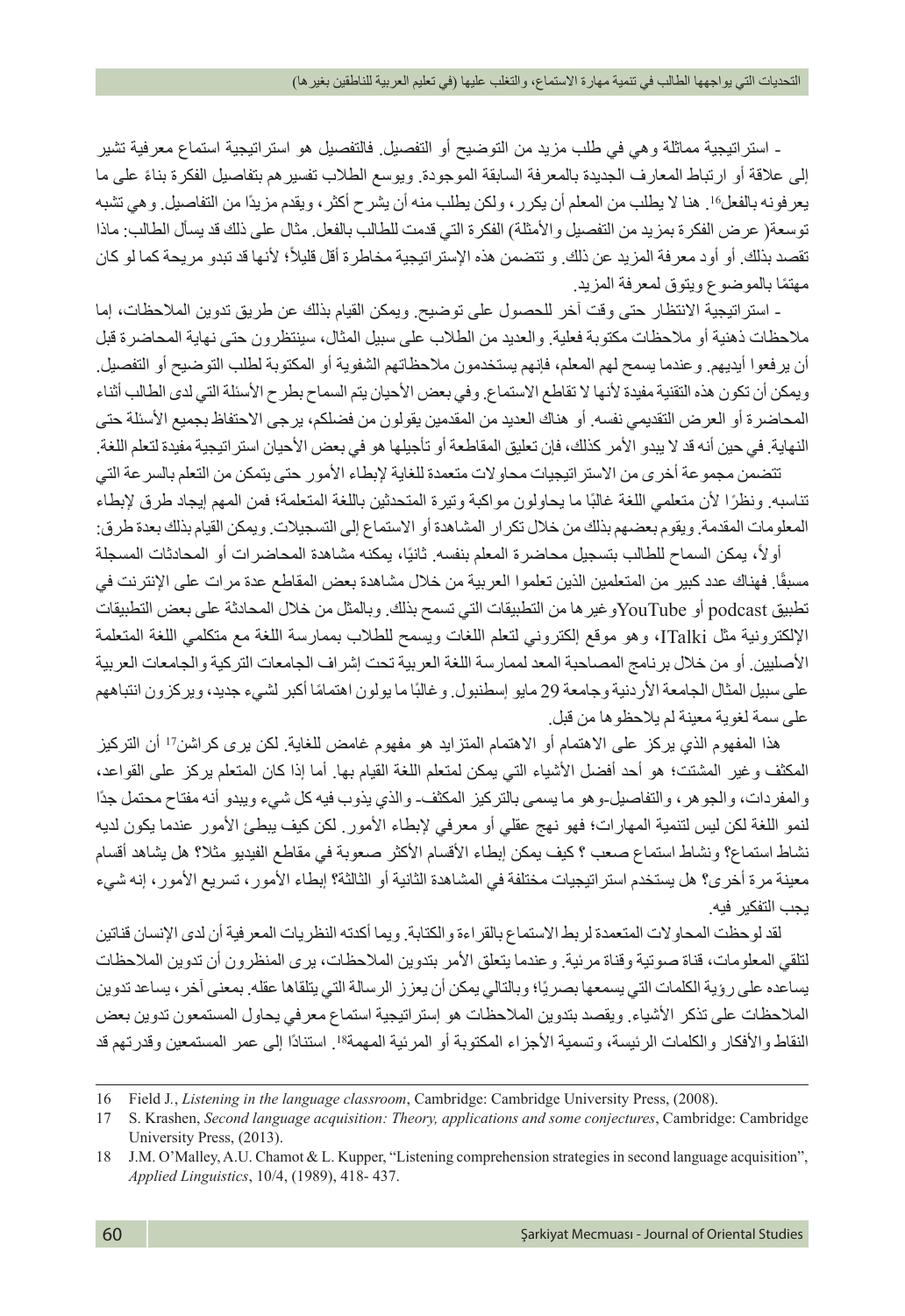تكون طريقة تدوين الملاحظات، هي الاحتفاظ بالمصطلحات الرئيسة في الذاكرة بدلاً من تدوين الملاحظات على الورق. وتعتبر طريقة كورنيل فعالة بشكل خاص؛ ألنها ال تستخدم فقط إستراتيجية تدوين المالحظات النموذجية المتمثلة في ً تدوين األشياء أثناء محاضرة أو عرض تقديمي، ولكنها تستخدم أيضا إستراتيجية إضافية، استراتيجية ما وراء المعرفية، بعد تدوين الملاحظات. وتقوم طريقة تدوين الملاحظات الأكثر اكتمالاً هذه إلى تقسيم الورقة إلى ثلاثة أجزاء. بمربع أكبر إلى اليسار، ومربع أصغر إلى اليمين، ثم مربع تحتهما. أثناء تدوين المالحظات، يكون المربع األكبر على اليسار هو المكان الذي تكتب فيه كل األفكار في وقت االستماع. بعد انتهاء المحاضرة أو العرض التقديمي أو االستماع يكون الوقت لكتابة النقاط الرئيسة في المربع الموجود على اليمين. اخيرًا، يُطلب منه تلخيص المحاضرة او الاستماع في المربع الأخير ادناه. في الختام، يمكن أن تساعد استراتيجيات االستماع في تسهيل تجربة االستماع.

باإلضافة إلى طلب التوضيح والتفصيل ومزيد من المعلومات حول الموضوع، وانتظار الرد، وتدوين المالحظات، وتركيز االنتباه من خالل تكرار المشاهدة أو االستماع، ومشاهدة المحادثات عبر اإلنترنت أو البرامج التلفزيونية، واستخدام مالحظات كورنيل<sup>19</sup>Cornell هي مجرد أمثلة قليلة للطرق التي يمكن للطالب أن يضعوا أنفسهم فيها مسؤولين عن تعلمهم.

لكن ماذا عن المعلم؟ ما الذي يمكن للمعلم فعله لمساعدة الطالب على اختيار االستراتيجيات الصحيحة وتحسين االستماع؟ ومن هنا يبدأ الجانب الثاني من اإلستراتيجيات التي من دورها أن تعين المعلم على تنمية فهم المسموع لدى الطالب.

**.٤ كيف يمكن للمعلم أن ييسر للطالب فهم المسموع؟ )استراتيجيات للمعلم(**

الحقيقة هي أن استراتيجيات تدريس االستماع والتحدث ال تزال قيد االستكشاف. وعلى الرغم من وجود ممارسات شائعة في مجالنا، إلا أن عددًا كبيرًا من الباحثين لديهم آراء مختلفة حول فائدتها.20 لكن الحقيقة، أن هناك إجماع واسع من المعلمين على بعض الطرق واالستراتيجيات للتعامل مع االستماع في الصف. فهناك العديد من الوسائل التي من المفترض أن تساعد المعلم في تقديم فصل االستماع. على سبيل المثال: الحاجة إلى استخدام اإلشارات المرئية ولغة الجسد واللغة الدافئة.

وتدعو كل هذه المفاهيم المعلمين إلى اهتمام أفضل وإتاحة الفرصة للطلاب لاكتساب اللغة. جزئيًا على الأقل بسبب قوة مهارة التدريس لدى المعلم. باإلضافة إلى مبدأ المالحظة، الذي يقوم بتعزيز المدخالت؛ ألن بعض الطالب ببساطة ال ً يالحظون خصائص لغوية معينة. وعلى المعلم أن يمتلك من الدقة ما يجعل هذه الخصائص أكثر بروزا من خالل تعزيز المدخلات. عن طريق الإشارة إليها أو التدريب عليها، أو أخذ جمل معينة من قصة أو مقال ودعوة الطلاب فقط لفحص تلك الجمل بأنفسهم ومحاكاتها.

ٍ يمكن بالتأكيد فعل نفس الشيء لصف االستماع. بينما ال يمكن تمييز النص الذي يتم نطقه بصوت عال أو بوضع خط؛ لكن يمكن التركيز على كلمات معينة باستخدام بعض األساليب. مثال كتابة الكلمات المفتاحية على السبورة، ودعوة الطالب للبحث عنها، أو يمكن إيقاف التسجيل الصوتي وسؤال الطلاب عن الكلمة التي اعتقدوا أنهم سمعوها، أو بدلاً من استخدام التسجيل، قد يمكن للمعلم أحيانًا أن يستخدم صوته والتأكيد على الكلمات التي تحتاج إلى تحسين. أو التخيل وهو إستراتيجية استماع معرفية يستخدمها الطالب عند االستماع المرئي وأي معلومة مكتوبة مقدمة كمرجع لمهمة االستماع المرئي.

والتخيل هي إحدى استر اتيجيات الاستماع الإدراكي التي يحاول من خلالها المعلم أن يجعل الطلاب يتصورون المدخلات الجديدة من خالل ربط المعلومات الموجودة بالفعل والقواميس الذهنية أو المفاهيم المرئية في ذاكرتهم و عقولهم.21 أو قد يكون استخدام بطاقات اإلشارات المرئية لمساعدة الطالب على تحديد المفردات الصعبة، ويمكن أن تسهم في الفهم من خلال توفير أدلة وتوضيحات سياقية. باختصار ، هو تقسيم الأشياء للطلاب أثناء استماعهم، وطرح الأسئلة عليهم، ودعوتهم ً لطرح األسئلة أيضا. وهناك بعض الوسائل األخرى التي تشترك في إجماع واسع من اآلراء، فعندما يستخدم المعلمون ً المعالجة التنازلية فقط، فإن ذلك ينتج عنه نتائج مختلطة نوعا ما. وعندما يستخدم المعلمون المعالجة التصاعدية فقط؛ فإنها

<sup>19</sup> Walter Pauk, Ross J. Q. Owens, *How to Study in College (*10 ed.), Boston: MA: Wadsworth, Chapter 10: "*The Cornell System: Take Effective Notes",* (2010), 235-277.

<sup>20</sup> Walter Pauk ve dğr, *How to Study in College,* 235-277.

<sup>21</sup> Walter Pauk ve dğr, *How to Study in College*, 235-277.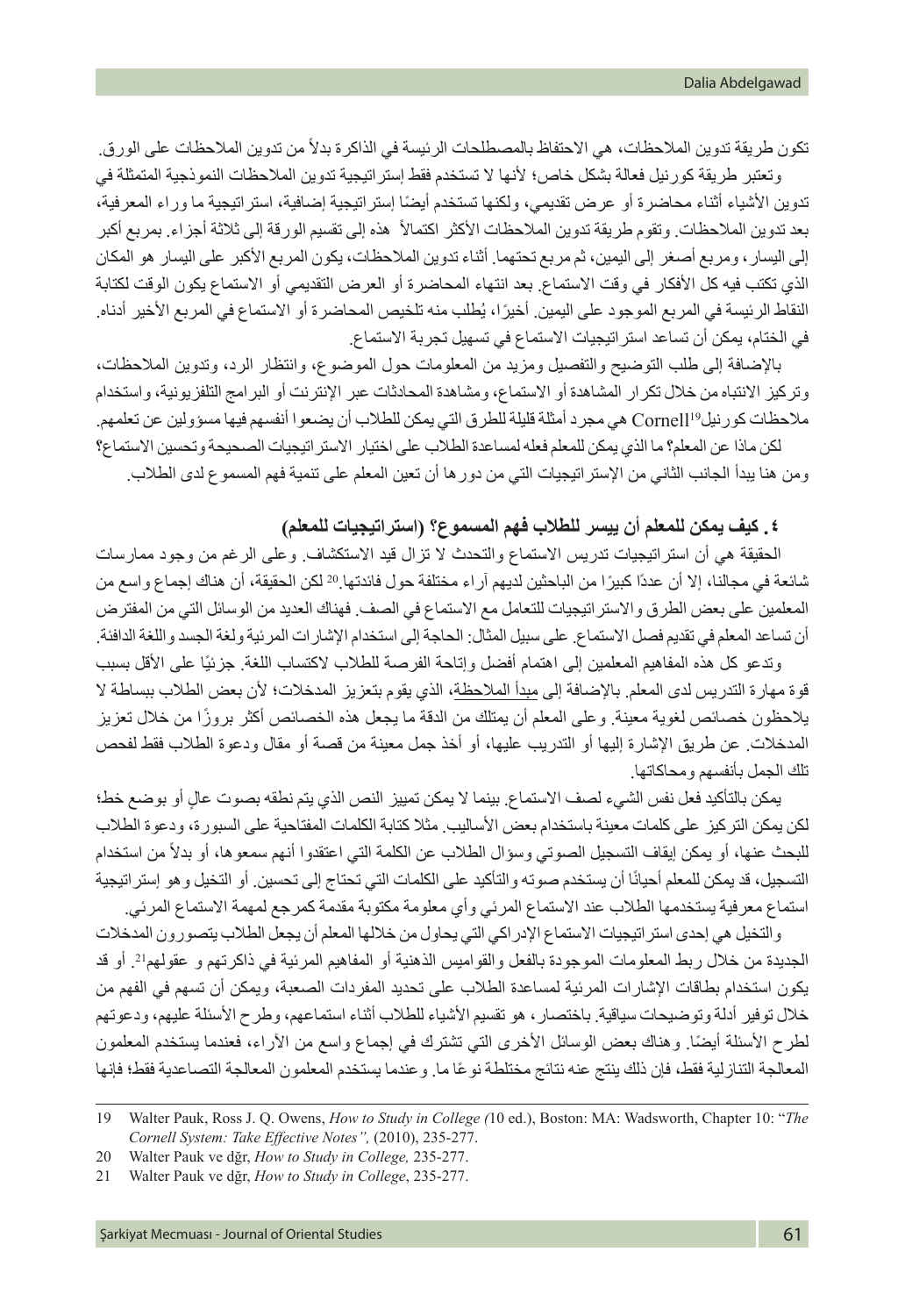تؤدي إلى نتائج مختلطة إلى حد ما أيضا. فقط استخدام كال العلميتين؛ تمنحنا قدرة أكبر على جعل الطالب يستمعون جيدًا. ففي المعالجة التصاعدية يقوم المعلم بدعوة الطالب لالنتباه عن قرب إلى ميزة معينة. مثال: االنتباه إلى تفاصيل نشاط االستماع هذا، أو االنتباه إلى إيماءات المتحدث أو النغمة، أو لموقف المتحدث.حتى كيفية التلفظ مثال أو مالحظة اللكنة الصحيحة في كلمة متعددة المقاطع وليس بين المقاطع. ويطلق عليها أحيانا مصطلح التركيز وهي استراتيجية استماع معرفية تشير إلى اهتمام المستمعين بأقسام صغيرة محددة جدًا من المدخالت / الكالم الناتج. ويتمتع المستمعون باهتمام دقيق لفهم مهمة االستماع أو الكالم.22 إنها تشبه إلى حد كبير القراءة المكثفة؛ ألنه يبحث في عناصر لغوية معينة ضمن نشاط استماع ثم يقوم بتقسيمه. ويمكن حتى تسميته باالستماع المكثف23

على العكس من ذلك في عملية من أعلى إلى أسفل أو العملية التنازلية، وهي أقرب ما يطلق عليها االستدالل وهي استراتيجية استماع معرفية يبحث فيها المستمعون عن أدلة في المقطع لملء المعلومات المفقودة أو الفجوات في الفهم. ويحاولون اكتشاف بعض الطرق للتغلب على عدم الفهم مثل استخدام المعلومات العامة، واستخدام الخبرات الشخصية، واستخدام الكلمات الرئيسة، والعناصر المرئية والسياق نفسه 24. وقد يُعتقد أنها أقل كثافة وأكثر شمولًا. لكن تعتبر العملية التنازلية أكثر عرضية وأوسع؛ حيث تبحث عن المعاني الكلية وتجمع الاشياء معًا من المعرفة السابقة. ففيها يتم البحث عن معنى كلمة واحدة، أوعن الفكرة الرئيسة. ويمكن دعوة الطالب للقيام بذلك بالقول: إذن، ما رأيك في هذه القصة؟ لماذا كتب المؤلف هذه القصة أو هذا المقال؟ كيف تشبه هذه المقالة المقالات الأخرى التي استمعت إليها؟ هذا الاستماع يدور حول السفر الجوي. ماذا تعرف عن السفر الجوي؟ أما في االستراتيجيات التصاعدية، فيقوم المعلم بربط كل المعرفة السابقة للطالب بنشاط استماع معين، ويركن المعلم إلى أن تكون معرفة خلفية الطالب بمثابة مفتاح لفهم ما يسمعه. وهكذا يكون قد حقق المعلم أكبر قدر من الوسائل لفهم المسموع، وتقديم أقصى استفادة منه للطالب.

## **٥ . كيف يكون صف مهارة االستماع**

يفرق العلماء بين أنواع الاستماع الموسع والمكثف 2<sup>5</sup> يقصد بالاستماع الموسع هو الاستماع الذي غالبًا ما بقوم بـه الطالب خارج الفصل الدراسي، من أجل المتعة أو ألي سبب آخر. لهذا يجب أن تتكون المواد الصوتية التي يستخدمونها بهذه الطريقة من نصوص يمكنهم االستمتاع باالستماع إليها؛ ألنهم يفهمونها بشكل أو بآخر دون تدخل المعلم أو مواد الدورة التدريبية لمساعدتهم. أما االستماع المكثف؛ فهو أن يستمع الطالب بشكل خاص للعمل على مهارات االستماع، ودراسة الطريقة التي يتم التحدث بها باللغة العربية. وعادة ما يتم ذلك في الفصول الدراسية أو مختبرات اللغة. ويحدث عندما يكون المعلمون حاضرين لتوجيه الطلاب خلال أي صعوبات في الاستماع، وتوجيههم إلى مجالات الاهتمام. ويتضمن صف مهارات االستماع عادة ثالث مراحل:

المرحلة األولى: مرحلة ما قبل االستماع، والتي يساعد المعلم خاللها الطالب على االستعداد لالستماع إلى المعلومات. المرحلة الثانية: أثناء مرحلة االستماع، يهتم المعلم بالتركيز على نص االستماع و تطوير فهمهم له. المرحلة الثالثة: مرحلة ما بعد االستماع، والتي يقوم المعلم من خاللها بدمج ما تعلموه من النص بمعرفتهم السابقة. ويمكن أن يتكون عمل ما قبل الاستماع من مجموعة كاملة من الأنشطة، بما في ذلك: - النظر إلى الصور / قائمة العناصر / األفكار وما إلى ذلك قبل االستماع. - عمل قوائم باالحتماالت / األفكار / االقتراحات وما إلى ذلك. - قراءة النص قبل الاستماع / القراءة من خلال الأسئلة (للإجابة عليها أثناء الاستماع)

<sup>22</sup> Christina Goh, "How ESL learners with different listening abilities use comprehension strategies and tactics", *Language Teaching Research*, 2 (1998), 124–147.

<sup>23</sup> Wilson Magnus, "Discovery Listening – improving perceptual processing", *ELT Journal,* 57/4 (October 2003).

<sup>24</sup> E. Macaro, S. Graham & R. Woore, "Improving foreign language teaching", *Towards a research-based curriculum and pedagogy*, London and New York: Routledge, (2016).

<sup>25</sup> Harmer Jeremy, *How to teach English,* Pearson Education Limited, (2007), 288.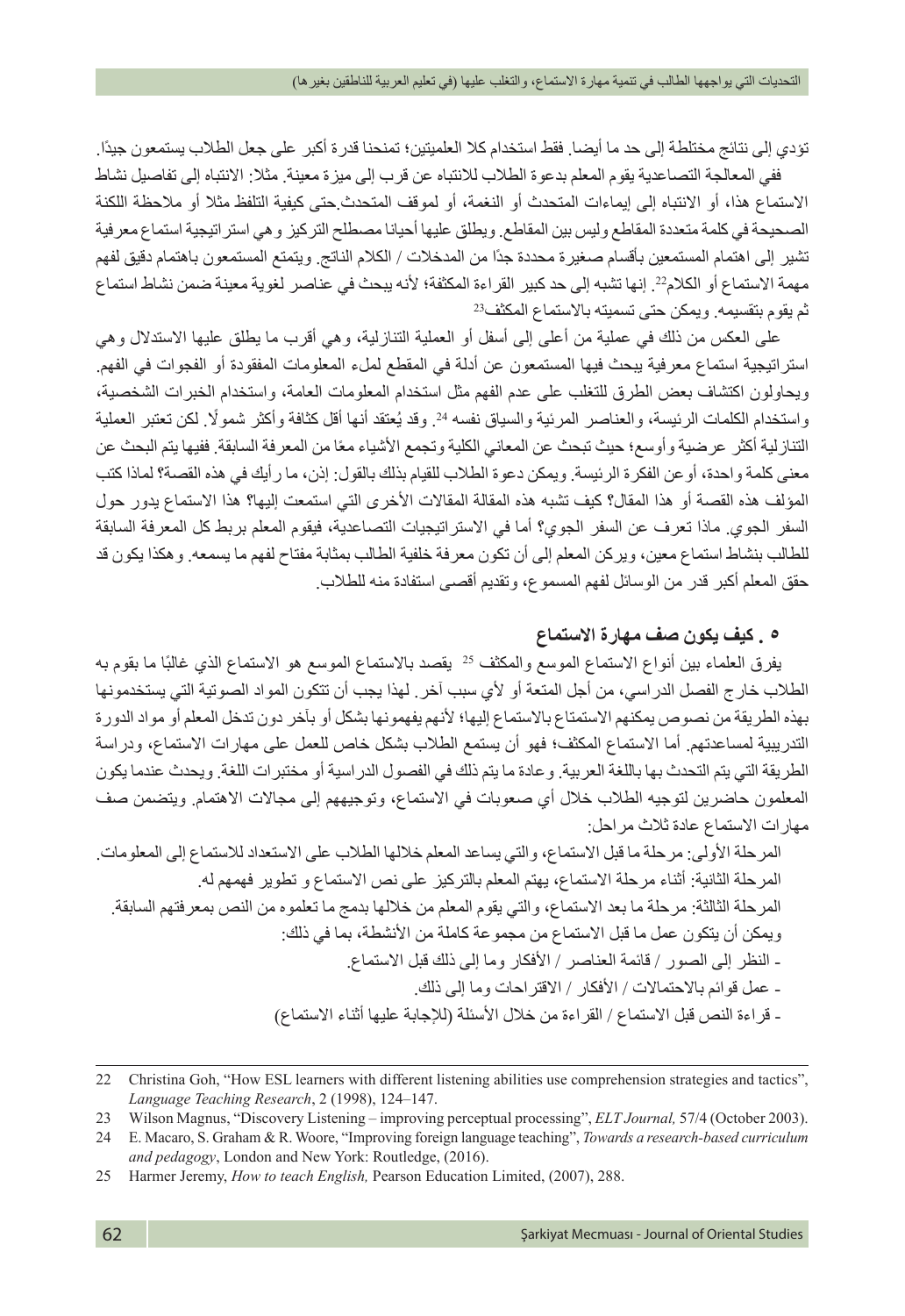- وصف الصورة - استكمال جزء من المخطط - التنبؤ / التخمين26. أثناء االستماع يمكن أن تتضمن األنشطة: - تعليم / فحص العناصر في الصور / البحث عن الصور المناسبة وما إلى ذلك. - مجموعات صور القصة / ترتيب الصور / رسم الصور - تنفيذ اإلجراءات وإجابة التدريبات. - صنع النماذج / ترتيب العناصر في األنماط - اتباع الطريق - استكمال الشبكات / الرسوم البيانية / النماذج / النص - استخدام القوائم )عمل قائمة التسوق / قائمة األماكن للزيارة وما إلى ذلك( - القيام بأنشطة صحيحة / خاطئة - أسئلة االختيار من متعدد. - اكتشاف األخطاء27. ويمكن أن تشمل أنشطة ما بعد االستماع ما يلي: - إكمال وتوسيع القوائم. - مطابقة نص القراءة باالستماع - التسلسل / التصنيف - تمديد المالحظات إلى ردود مكتوبة - تلخيص - استخدام المعلومات من نص االستماع لحل المشكالت وأنشطة اتخاذ القرار - االستماع إلى بانوراما. - تحديد مزاج / موقف / سلوك المتحدث - تمثيل األدوار / المحاكاة.

#### **الخاتمة**

ً وأخيرا، في حين أن هذا ليس تصورا كامال لحل المشكلة بصورة أكيدة، وربما يكون المبدأ األساسي هو مفهوم جعل الطالب يستمعون عدة مرات إلى مقطع االستماع نفسه، مع اختيار النص المسموع بعناية، و كيف يستمعون إلى النشاط في كل مرة؛ فإن وظيفة المعلم هي توفير طرق واستراتيجيات مختلفة للطالب للتعامل مع االستماع. فمهما يقوم به المعلم ال يجب أن يفكر في نشاط االستماع على أنه وقت يبدأ فيه التسجيل والجلوس، وترك الطالب وشأنهم. وأنه البد من أنشطة ما قبل الاستماع والاستماع وما بعد الاستماع، ومحاولة إيجاد أفضل الاستر اتيجيات التي يمكن استخدامها لتحليل النص المسموع، وإدراك أن بعض النصوص تتطلب استراتيجيات مختلفة للطالب لفهمها وهذا هو بالضبط ما سيجعل المعلم معلما ً متميزا. وال يجب أال يتم االختيار فقط من قائمة االستراتيجيات؛ بل على المعلم أن يفكر في أي أسلوب، وأي استراتيجية ستساعد الطالب على الفهم بشكل أفضل، وإمدادهم باستراتيجيات لفهم اللغة واالستماع إليها خارج الفصل الدراسي أيضا. ويهدف هذا المقال إلى تقديم عدد ال بأس به من اإلستراتيجيات الموجهة إلى المعلم من جهة، والموجهة إلى الطالب من جهة أخرى؛ لتنمية مهارة االستماع لدارسي اللغة العربية الناطقين بغيرها، وتنمية مهارات فهم المسموع، وذلك بإمداد

<sup>26</sup> Mary Underwood, *Teaching Listening*, Longman Handbooks for Language Teachers, 1989.

<sup>27</sup> Underwood, *Teaching Listening*, 80,90.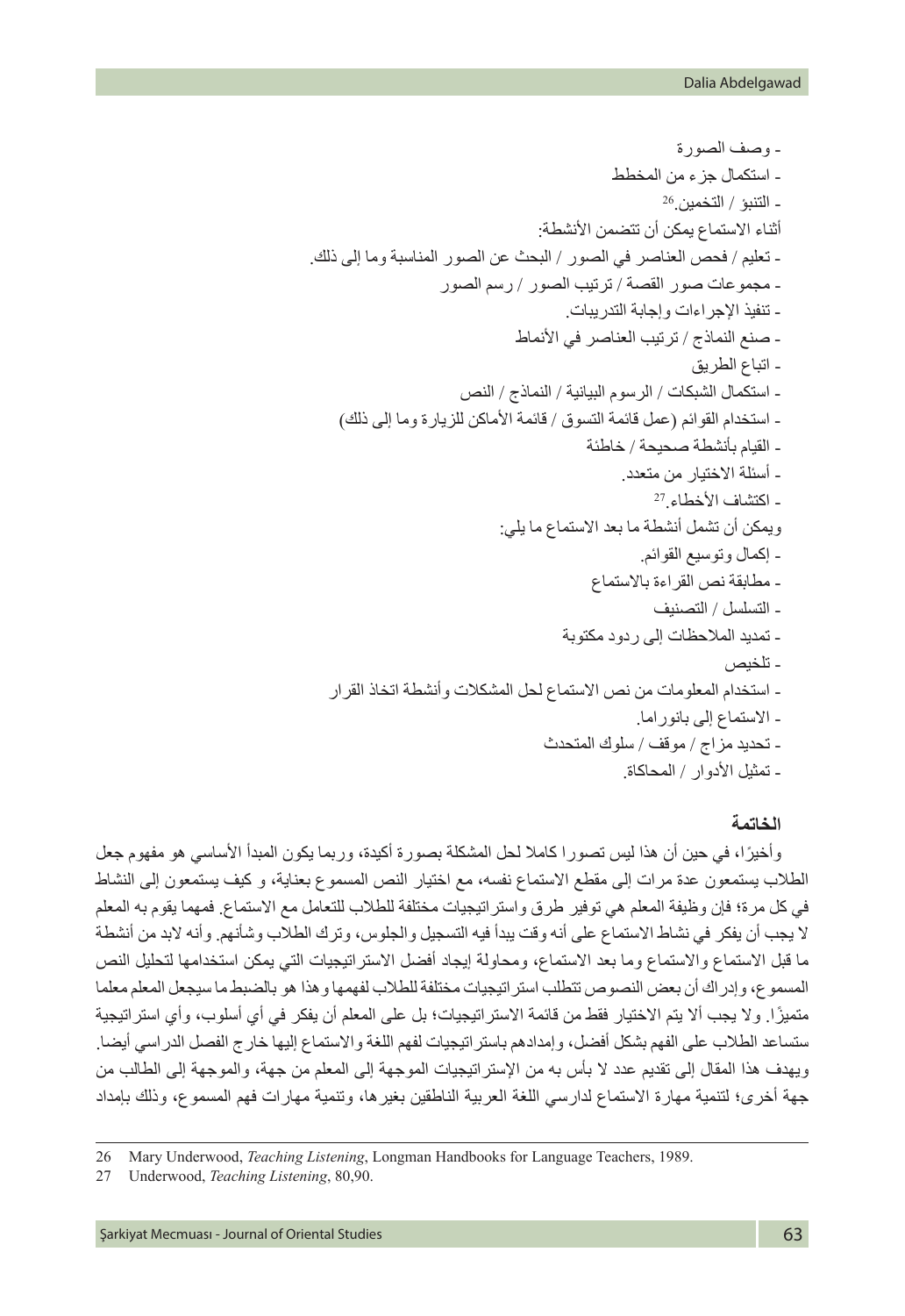المعلم والطالب بالأدوات والمهارات اللازمة لتطبيق هذه الإستراتيجيات؛ ليستطيع الطالب التعلم بصورةٍ تصلُّ به إلى التعلم واالستمتاع في آن واحد.

### **المراجع والمصادر**

الفوزان، ع. ا. إضاءات لمعلمي اللغة العربية لغير الناطقين بها. العربية للجميع، )1431\2015(. ..R ,Oxford استراتيجيات تعلم اللغة. )ترجمة ا. دعرور(. مصر: مكتبة األنجلو المصرية، )1996(.

#### **Kaynakça /References**

Anderson, Anne & Lynch. *Listening*. (Oxford: Oxford University Press, 1988).

- Brown, Ted ve dğr. "Listening and Communication Styles in Nursing Students." *Journal of Nursing Education and Practice.* (2014).
- Chamot, A.U. "Issues in language learning strategy research and teaching"*. Electronic Journal of Foreign Language Teaching*. (2004).
- Goh, Christine & Yusnita Taib. "Metacognitive instruction in listening for young learners", *ELT Journal*. 60/3, (July 2006).
- Ellis, G. & Ibrahim, N*. Teaching children how to learn.* (England: Delta Publishing, 2015).
- Field, John. *Listening in the Language Classroom*: *Cambridge Language Teaching Library*. (Cambridge: Cambridge University Press, 2009).
- Goh, Christine. "How ESL learners with different listening abilities use comprehension strategies and tactics?". *Language Teaching Research*. (1998).
- Goh, Christine. "Metacognitive Instruction for Second Language Listening Development: Theory, Practice and Research Implications", *RELC Journal*. 39/2 (August 2008).
- Harmer, Jeremy. *How to teach English*. (Pearson Education Limited, 2007).
- Krashen, S. *Second language acquisition: Theory, applications and some conjectures*. (Cambridge: Cambridge University Press, 2013).
- Leech, G. *Principles of Pragmatics*. (London: Longman, 1983).
- Macaro, E. "Strategies for language learning and for language use: Revising the theoretical framework", *The Modern Language Journal*. (2006).
- Macaro, E. et al. *Improving foreign language teaching. Towards a research-based curriculum and pedagogy*. (London and New York: Routledge, 2016).
- Magnus Wilson. *"*Discovery Listening improving perceptual processing". *ELT Journal*. 57/4. (October 2003).
- Mendelsohn, D.J. *Learning to listen: A strategy-based approach for the second-language learner*. (San Diego, CA: Dominie Press, 1994).
- Nunan, D. "Communicative Tasks and the Language Curriculum". *TESOL Quarterly.* 25/2. (1991).
- Nunan, D. *Second language teaching and learning*. (Boston: Heinle & Heinle, 1999).
- O'Malley, J.M. ve dğr. "Listening comprehension strategies in second language acquisition". *Applied Linguistics*. 10/4: (1989), 418- 437.
- O'Malley, ve dğr. "Learning strategy applications with students of English as a second language". *TESOL Quarterly*. 19/3: (1985), 557-584.